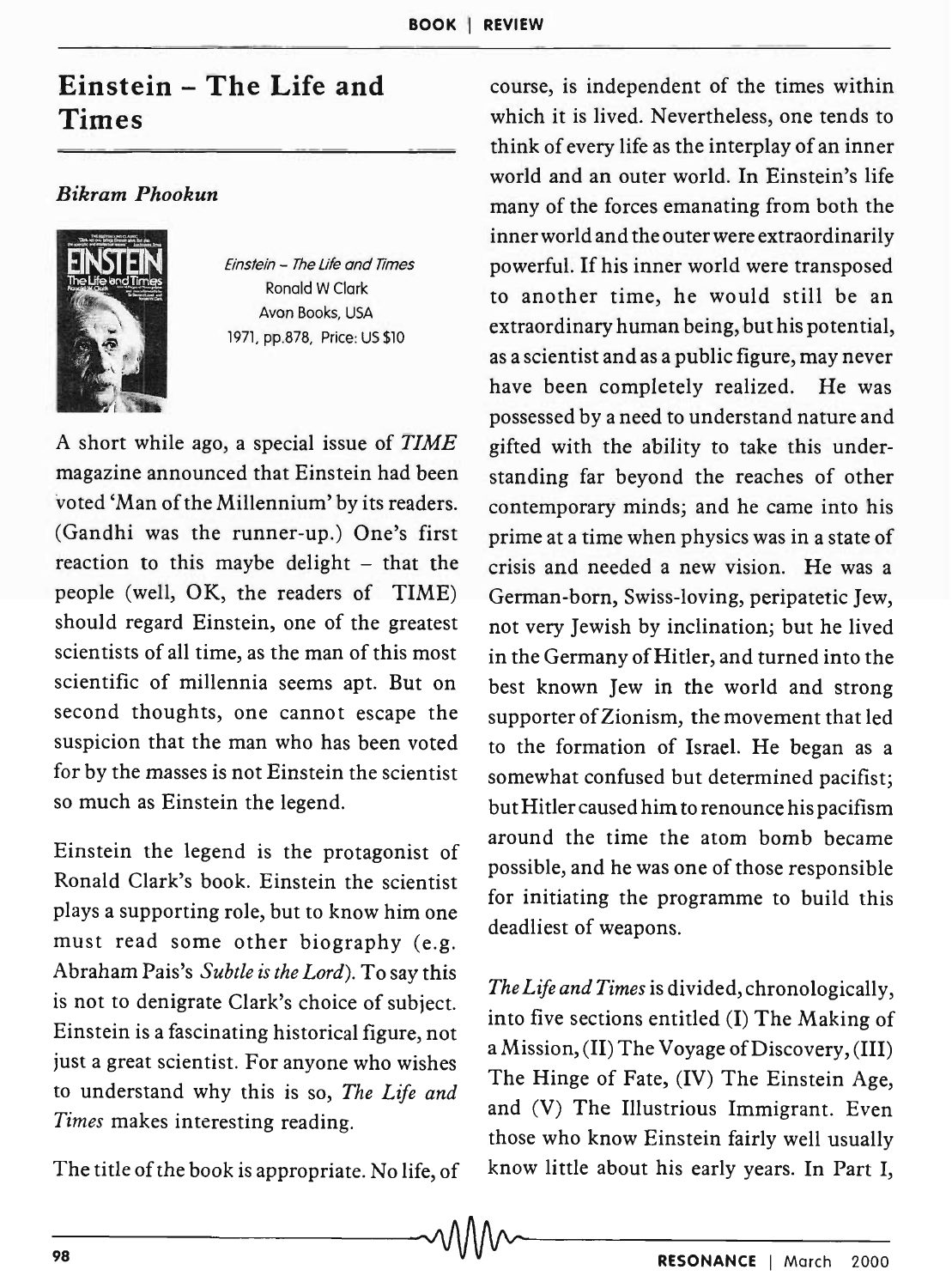Clark takes us from Einstein's birth in the German city of VIm till 1905, the most miraculous year in his life, when, as a technical expert (third class) in the Patent Office in Berne, he published his great papers on the photo-electric effect, Brownian motion, and the special theory of relativity. We get to know that as a boy Einstein abhorred the regimentation of the Luitpold gymnasium, the school to which his parents sent him. We come away with the impression that at least some of Einstein's hatred of what he considered the German mentality was the result of his Luitpold experiences. Clark's young Einstein is a free-spirited, almost pugnacious young man, liberal by nature rather than conviction, and with a confidence in his own scientific abilities that is almost as extraordinary as the abilities themselves. More than anything else, he is, for all his affability, a genuine loner, an intellectual aristocrat - always apart, always thinking in his own peculiar way. There is little in the description, however, that prepares us for Einstein's explosive creativity in 1905. Clark cannot be blamed for this  $-$  there is indeed little in Einstein's life to which this can be confidently traced. One may talk of Einstein's attitudes and determination, but a thousand others now forgotten must have shared them. There are a few papers before 1905, but no real signs of a scientific struggle before the triumph. As Abraham Pais puts it in his scientific biography of Einstein, there is a Mozartian quality to the early papers. It was as if, like Mozart, he saw in an instant the whole of each of his compositions and simply

had to write it down.

Clark then describes the impact of Einstein's early papers on the scientific establishment in Europe. His rise to distinction was not instantaneous, but not slow either, considering how difficult it was for many of the old guard to accept his conclusions. Nevertheless, he soon moves out of the Patent Office into academia, and rises in eminence. It is clear that this eccentric young genius is a figure to reckon with.

From the point of view of a scientific historian the phase of Einstein's life described in 'The Voyage of Discovery' is undoubtedly the most fascinating. While the achievements of 1905 are awesome, they are historically unsatisfying because they seem to come out of nowhere. Between 1905 and 1915, however, we have a well-documented Einstein, already regarded by about 1908 as an extraordinary new figure in European science, struggling with two major problems - What is the meaning of the quantum nature of light that he so insouciantly, almost irreverently, spoke of in his work on the photo-electric effect? And: How to extend the theory of relativity to accelerated frames? Einstein never answered the first question to his satisfaction. Nor was he able to accept completely the explanations given by the quantum mechanics of Bohr, Heisenberg, Schrodinger, and Dirac. The second question led, in 1915, to the magisterial general theory of relativity, Einstein's theory of space, time, and gravity, which many physicists regard as the greatest intellectual creation of mankind. Clark's non-scientific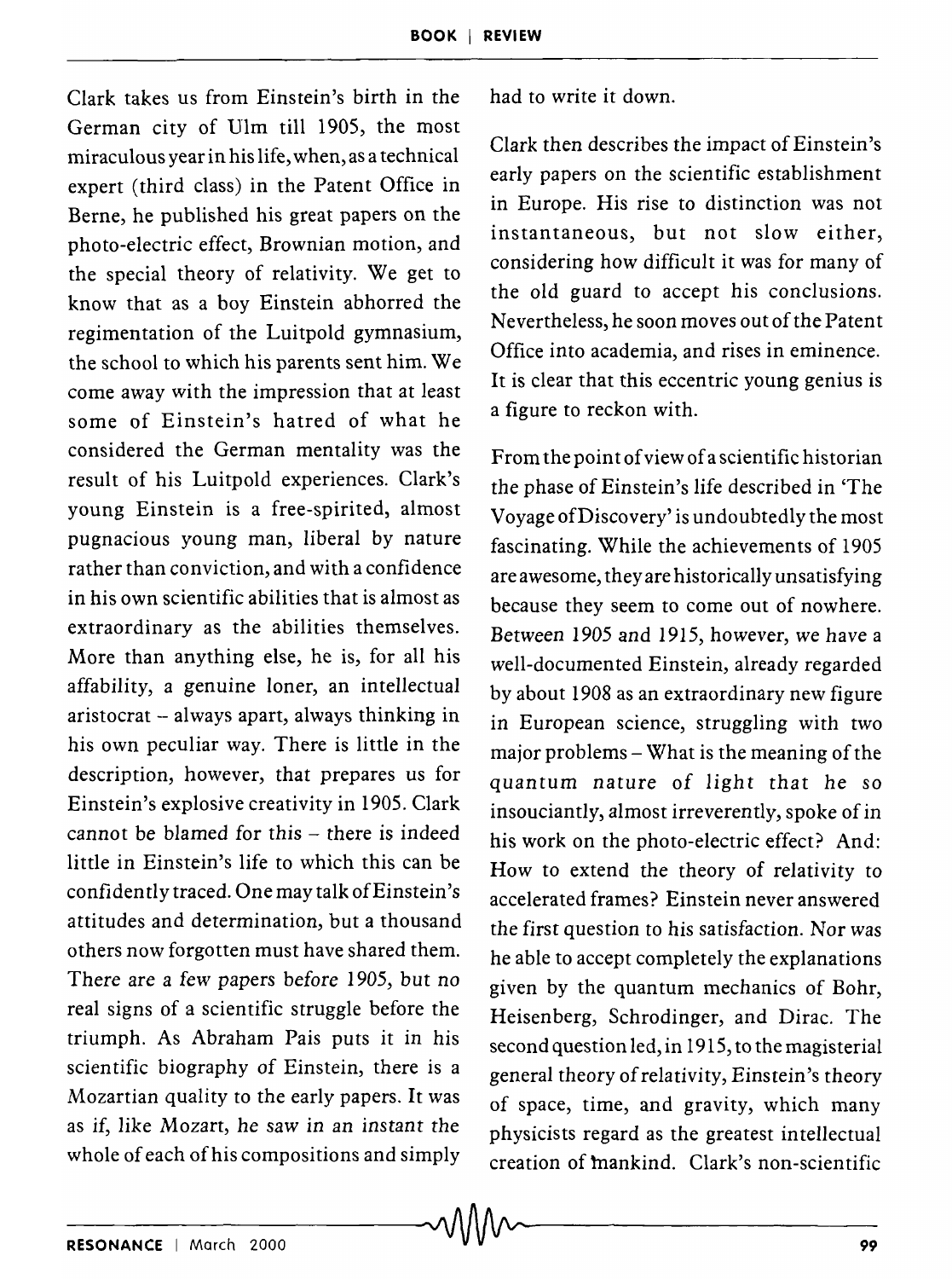approach makes this the most disappointing part of the book. Einstein is not yet the great public figure that he becomes soon afterward. He is above all a scientific genius. And after 1905 he is a genius who struggles and leaves a trail. (Pais in his book compares the Einstein of this period to Beethoven, whose musical scores were written over and over again until he arrived at his final compositions.)

Unfortunately, very little of this can be found in Clark's book. Instead, we see Einstein moving up the academic ladder, in Switzerland, Czechoslovakia, and Germany. While Clark does discuss Einstein's scientific work, this discussion cannot be considered adequate. Even-though his subject is Einstein the public figure, he should perhaps have aimed to leave the reader with a somewhat greater appreciation of the scientific achievements that gave Einstein's rise to world-wide fame its first impluse.

In the 'Hinge of Fate', we finally meet the Einstein that is really the subject of Clark's biography. World War I has just ended. The English scientist Eddington has done a famous experiment that supports the German Einstein's general theory of relativity. Suddenly he is famous. It is of course not uncommon for a scientist to rise into the limelight when news of his achievements makes it to the papers; but he usually fades out soon afterward. Einstein, however, shot up with such extraordinary rapidity and force that he acquired escape velocity and stayed in the limelight for the rest of his life. Partially this was because his theory, though incompre-

hensible to all but a few in his worldwide following, was about something that everybody, at some level, thinks about - space and time. Partially it was because of the dramatic circumstances of Eddington's experiment. (And partially, no doubt, it was because the theory and the man behind it struck the fancy of one or two important newspapermen. )

This is also the most bourgeois phase of Einstein's life. He has almost accepted his German origins. He lives a happy life with his second wife Elsa. His most important scientific work is behind him, though he continues to work as hard as ever.

The first rumblings of discontent can be heard in the next phase of Einstein's life, described in 'The Age of Einstein'. Germany is in a state of revolt against the decisions made against it following the first world war. Nazism is on the rise. The Jews are the scapegoats. Chaim WeizmannmakesZionism a powerful new force in world politics. Einstein, as one of the most famous Jews in the world, is roped in to support this movement. At the same time, he is actively, though not always effectively, involved with the League of Nations as a famous pacifist. Towards the end of this part of the book, when Hitler becomes Chancellor of Germany, Einstein leaves Germany for good, and after some time arrives in the United States of America, never to leave it.

There is little in this section about the birth of quantum mechanics and Einstein's struggle